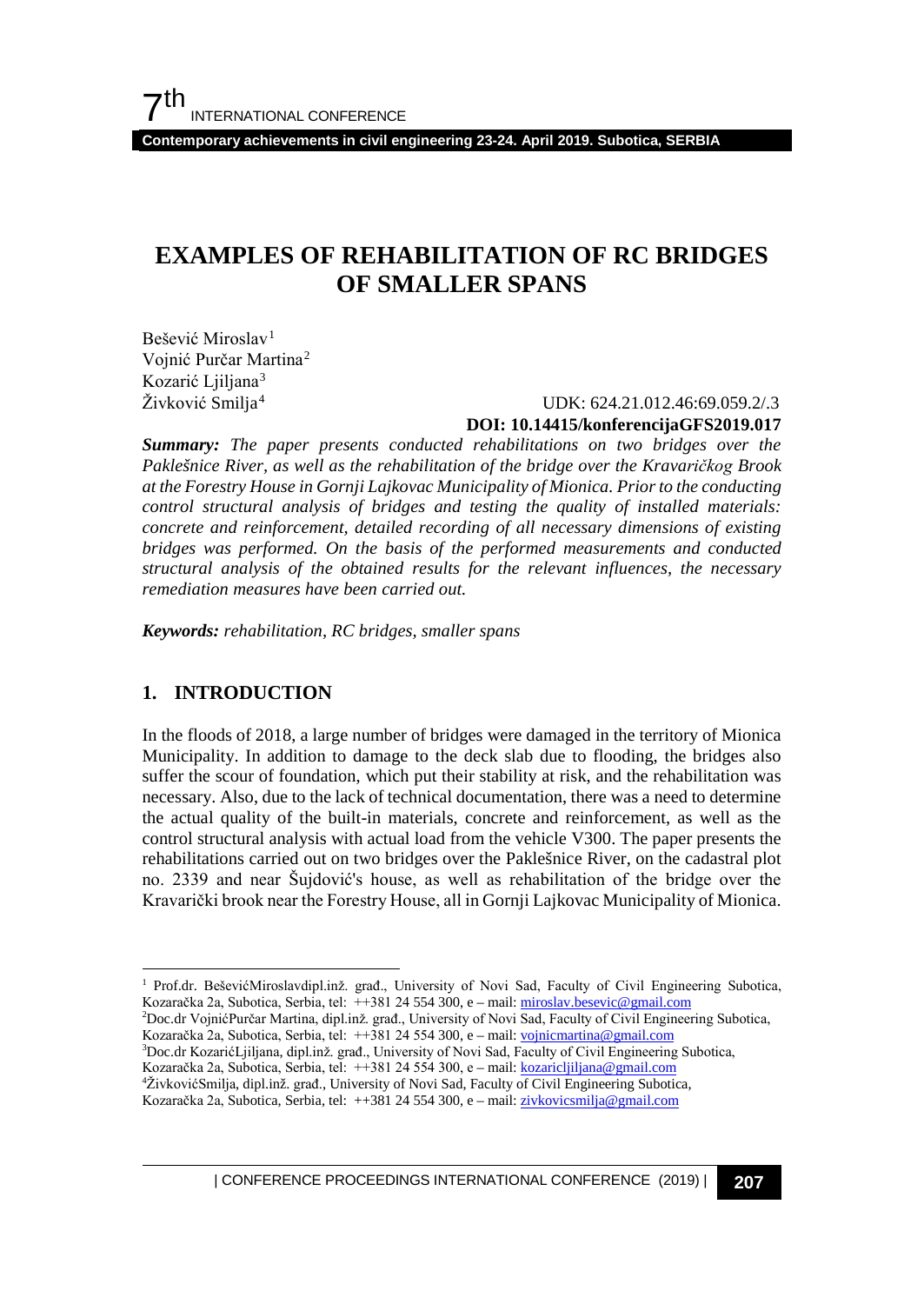#### **Bridge over PaklešniceRiver cadastral plot no. 2339 –BRIDGE 1**

The existing bridge is constructed as a reinforced concrete bridge positioned at angle in relation to a water barrier, in one opening, a system of simply supported beam - slab with span of approximately  $l = 7.73$  m (clear span between the abutments  $l = 7.32$  m), Figure 1. The deck slab of the bridge at both ends is supported by the abutments of the bridge without specially designed transversal support beams. The deck slab is RC slab, thickness approx.  $d = 35.0$  cm made on site. The existing width of the bridge perpendicular to the span is  $b = 4.20$  m, without pedestrian paths.



*Figure 1.Bridge over Paklešnice River cadastral plot no. 2339*

### **Bridge over PaklešniceRiver near Šujdović's house– BRIDGE 2**

The existing bridge is constructed as a reinforced concrete bridgepositioned at angle in relation to the water barrier, in two openings, with a supporting abutments, Fig. 2. The static system of the deck slab is two simply supported beams - slabs with spans approximately  $2x = 5.97m$  (an opening between middle pier and abutments  $1 = 5.57$ . 5.59m). The deck slab of the bridge is supported by the abutments and the middle pier, without specially designed transversal support beams. The deck slab is RC slab, thickness approx.  $d = 40,0$ cm made on site. The existing width of the bridge perpendicular to the span isb  $= 5.52$ m, without pedestrian paths.



*Figure 2.Bridge over Paklešnice River near Šujdović's house*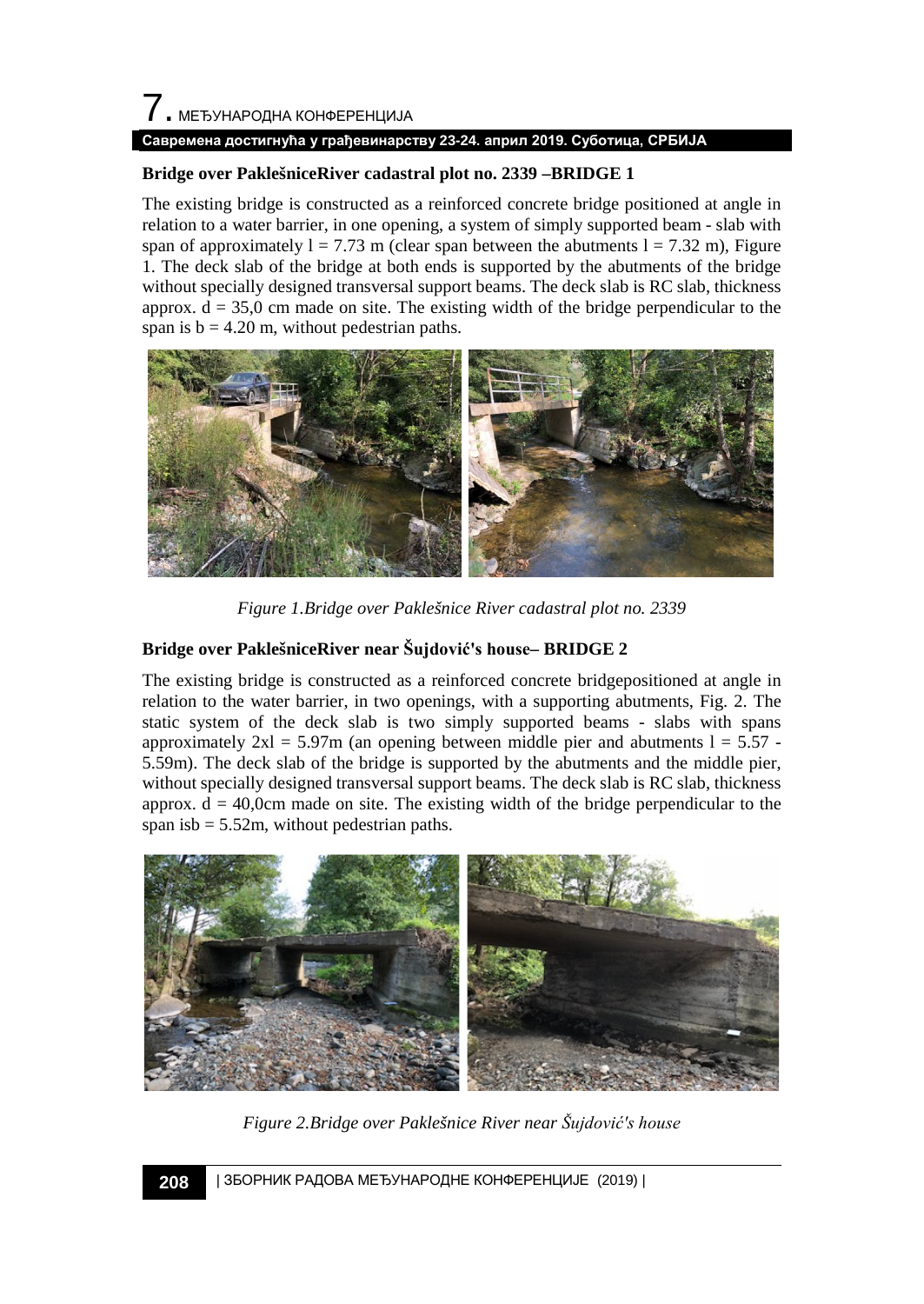#### **Contemporary achievements in civil engineering 23-24. April 2019. Subotica, SERBIA**

### **Bridge over theKravarički brook near the Forestry House – BRIDGE 3**

The existing bridge is constructed as a reinforced concrete bridgepositioned at angle in relation to a water barrier, in one opening. The static system is simply supported beamslab of a span approximately  $l = 5.56$  m (clear opening between the abutmentsl =  $5.17$  m), Figure 3. The deck slab of the bridge at both ends is supported by the abutments of the bridge without specially designed transversal support beams. The deck slab is RC slab thickness approx. d= 36,0cm made on site. The existing width of the bridge perpendicular to the span is  $b = 4.62m$ , without pedestrian paths, with edge beams 18cm above the carriageway.



*Figure 3.Bridge over the Kravarički brook near the Forestry House*

## **2. PREVIOUS EXAMINATIONS**

Before the conduction of the control structural analysis of the bridge and the testing the quality of the embedded material: concrete and reinforcement, detailed recording of all necessary dimensions of the existing bridge was carried out, as there are no archive samples of the tested bridges or details of the reinforcement, [1, 2, 3]. The testing of the quality of the embedded concrete was carried out with a sclerometer (presumed age of concrete over 20 years, unprotected surface, thickness of the protective layer 15-20 mm), Figure 4.



*Figure 4.Used sclerometer*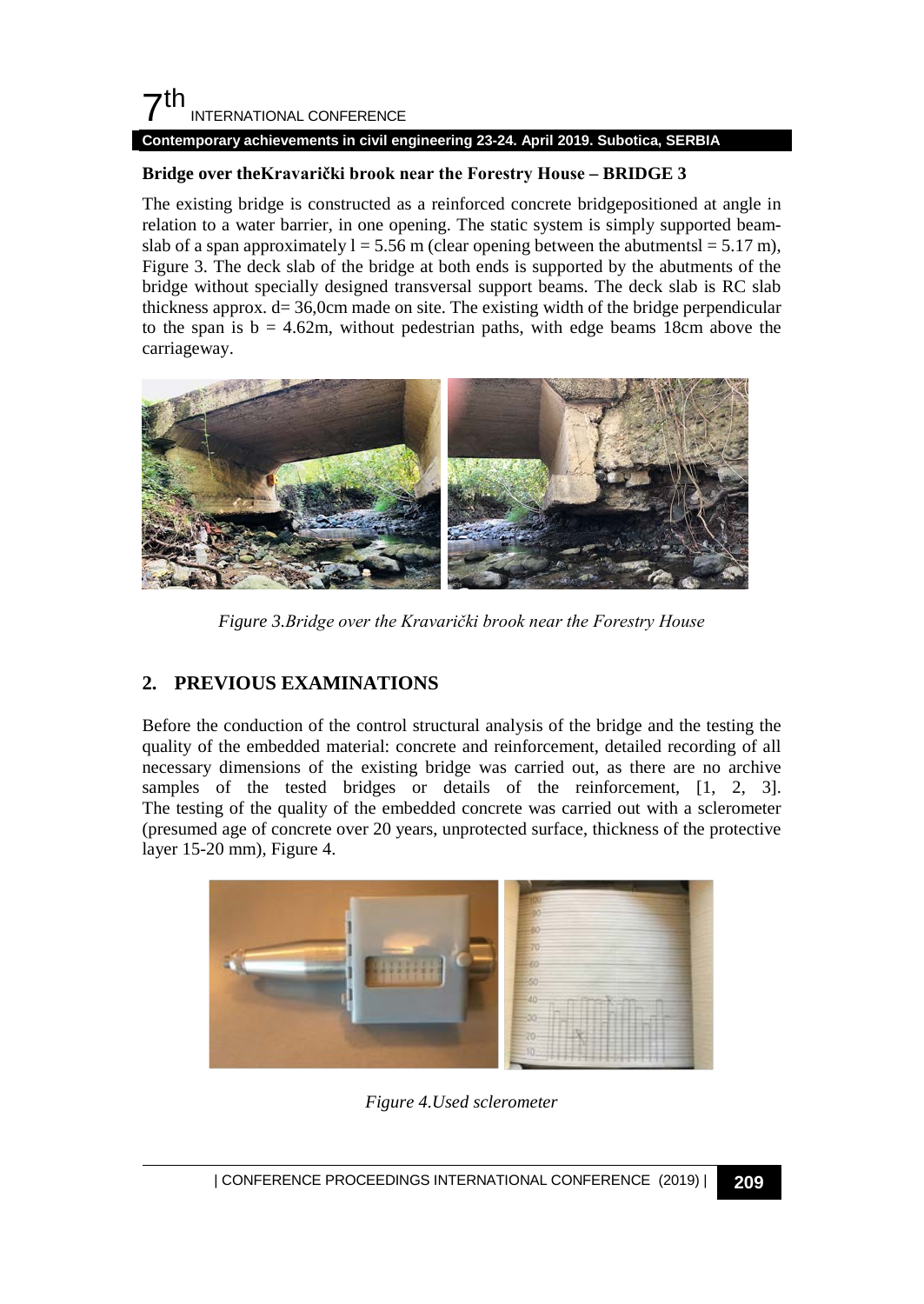The estimated concrete strength of the pressure at testing for the lower zone of the deck slab and the abutments have been shown in Table 1, and the reinforcement in the lower zone of the deck slab and in the abutments have been determined in Table 2.

|                             | BRIDGE 1       | BRIDGE 2      | BRIDGE 3       |
|-----------------------------|----------------|---------------|----------------|
| Constructive element        | $\sigma$ (MPa) | $\sigma(MPa)$ | $\sigma$ (MPa) |
| Lower zone of the deck slab | $46(C-35/45)$  | $40(C-35/45)$ | $40(C-35/45)$  |
| Abutment                    | $34(C-30/37)$  | $36(C-30/37)$ | $36(C-30/37)$  |

#### *Table 1. The estimated concrete strength of the pressure*

| Constructive element                 | <b>BRIDGE 1</b> | <b>BRIDGE 2</b> | <b>BRIDGE 3</b> |
|--------------------------------------|-----------------|-----------------|-----------------|
| Lower zone of the deck slab          |                 |                 |                 |
| Main steel<br>$\bullet$              | $\Phi$ 18/15    | $\Phi$ 18/15    | $\Phi$ 18/15    |
| On edge of deck<br>$\bullet$<br>slab | $\Phi$ 18/30    | $\Phi$ 18/7.5   | $\Phi$ 18/15    |
| Distribution steel<br>$\bullet$      | $\Phi$ 6/20     | $\Phi$ 10/20    | $\Phi$ 10/20    |
| Abutment                             |                 |                 |                 |
| Main steel<br>$\bullet$              | $\Phi$ 20/15    | $\Phi$ 18/15    |                 |
| Distribution steel<br>$\bullet$      | $\Phi$ 6/20     | $\Phi$ 8/20     |                 |

*Table 2. Determined reinforcement in the lower zone*

## **3. PROJECT TASK OF REHABILITATION**

The width of the rehabilitated deck slab of the bridges according to the terms of the project task is 4.00 m with pedestrian path 2x1.00 m. The pedestrians are protected at bridge by a 20 cm-wide curbs and 1.20 m high pedestrian fences.

### **Bridge over Paklešnice River cadastral plot no. 2339 - BRIDGE 1**

The rehabilitation of the bridge is predicted in that way that the pedestrian paths are supported by new reinforced concrete girders with "G" cross-section, which are placed on the vertical abutments, that are supported by the expanded and reconditioned existing foundations, Figure 5. At the height of the supporting beams, reinforced concrete wing walls are designed to form the revetment of the embankment and connecting the pedestrian path to the existing embankment. Foundation is envisaged so that the existing foundations of the wing walls are underpinned and laterally expanded to accept new vertical reinforced concrete pillars (the supports for newly added laterally placed reinforced concrete beamspedestrian paths) in all according to the conditions obtained from the geomechanical study.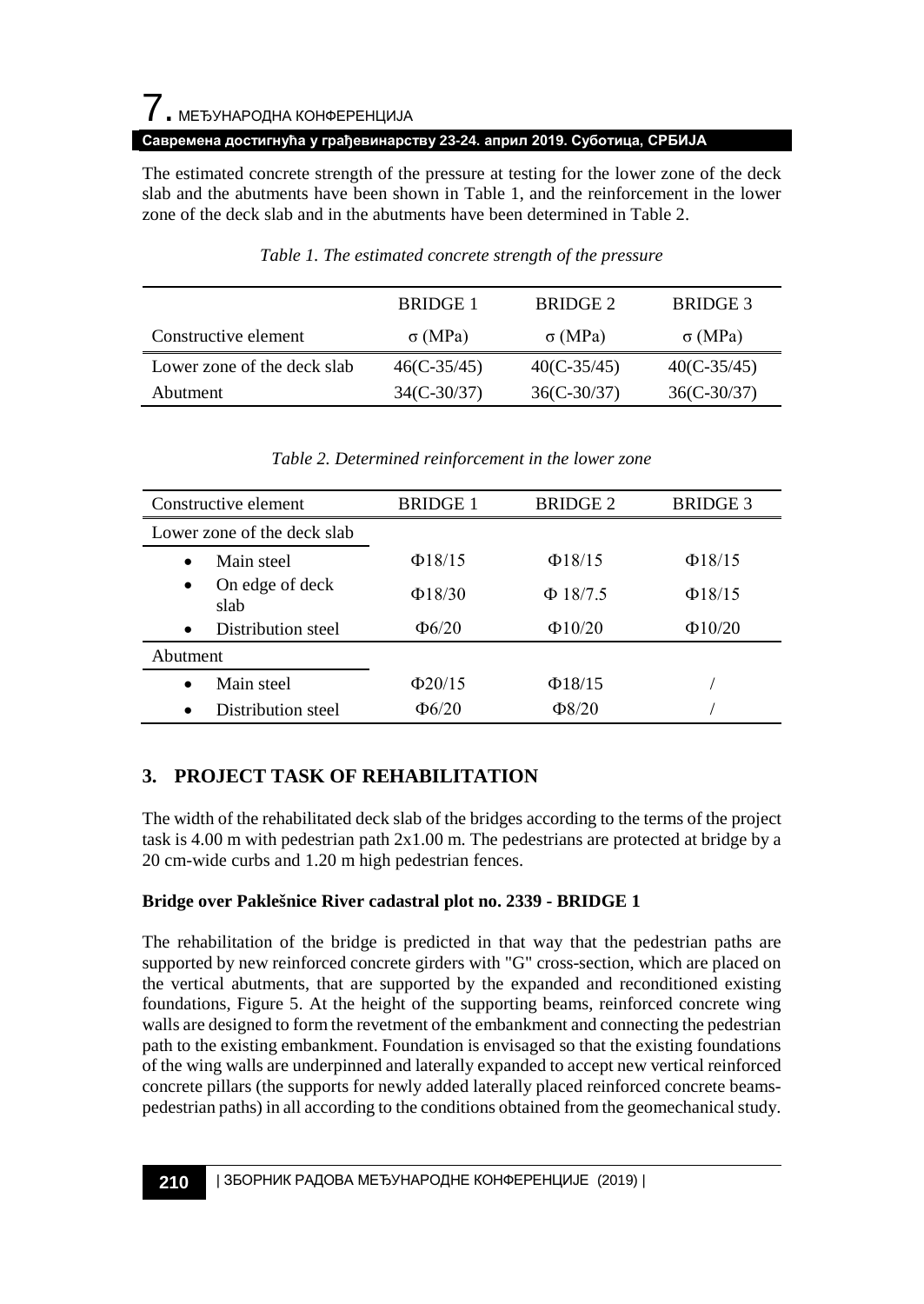**Contemporary achievements in civil engineering 23-24. April 2019. Subotica, SERBIA**



*Figure 5.Projektnizadataksanacije – MOST 1*

### **Bridge over Paklešnice River near Šujdović's house – BRIDGE 2**

The rehabilitation of the bridge is foreseen so that the pedestrian paths are supported by new reinforced concrete girders with "G" cross-section, which are placed on the vertical edge abutments, that are supported by the expanded and reconditioned existing foundations, Figure 6. Due to the considerable visual damage of the upper surface of the deck slab a partially removal in a thickness of approx. 7.0 cm was predicted, as well as a part of the edge slab in the width of 20 cm. The removed part is cleaned under the pressure of the air in order to make connection between the old and the new concrete, which is performed in an additional thickness of 8 cm, therefore the rehabilitated part of the slab has a total thickness of approx. 15.0 cm. The appropriate reinforcement is installed in the upper zone of the rehabilitated slab. The connection of the old and new part of the slab is achieved by the installation of a certain number of anchors epoxied.

On both abutments at the hight of support beams, reinforced concrete wing walls are foreseen to form the revetment of the embankment and connect the pedestrian path to the existing embankment. Foundation is envisaged so that the existing foundations of the wing walls are underpinned and laterally expanded to accept new vertical reinforced concrete pillars in everything according to the conditions obtained from the geomechanical study.

### **Bridge over the Kravarički brook near the Forestry House – BRIDGE 3**

The rehabilitation of the bridge is foreseen so that the pedestrian paths are supported by new reinforced concrete girders with "G" cross-section, which are placed on the vertical edge abutments, that are supported by the expanded and reconditioned existing foundations, Figure 7. At the height of the supporting beams, reinforced concrete wings are designed to form the revetment of the embankment and connecting the pedestrian path to the existing embankment. Foundation is envisaged so that the existing foundations of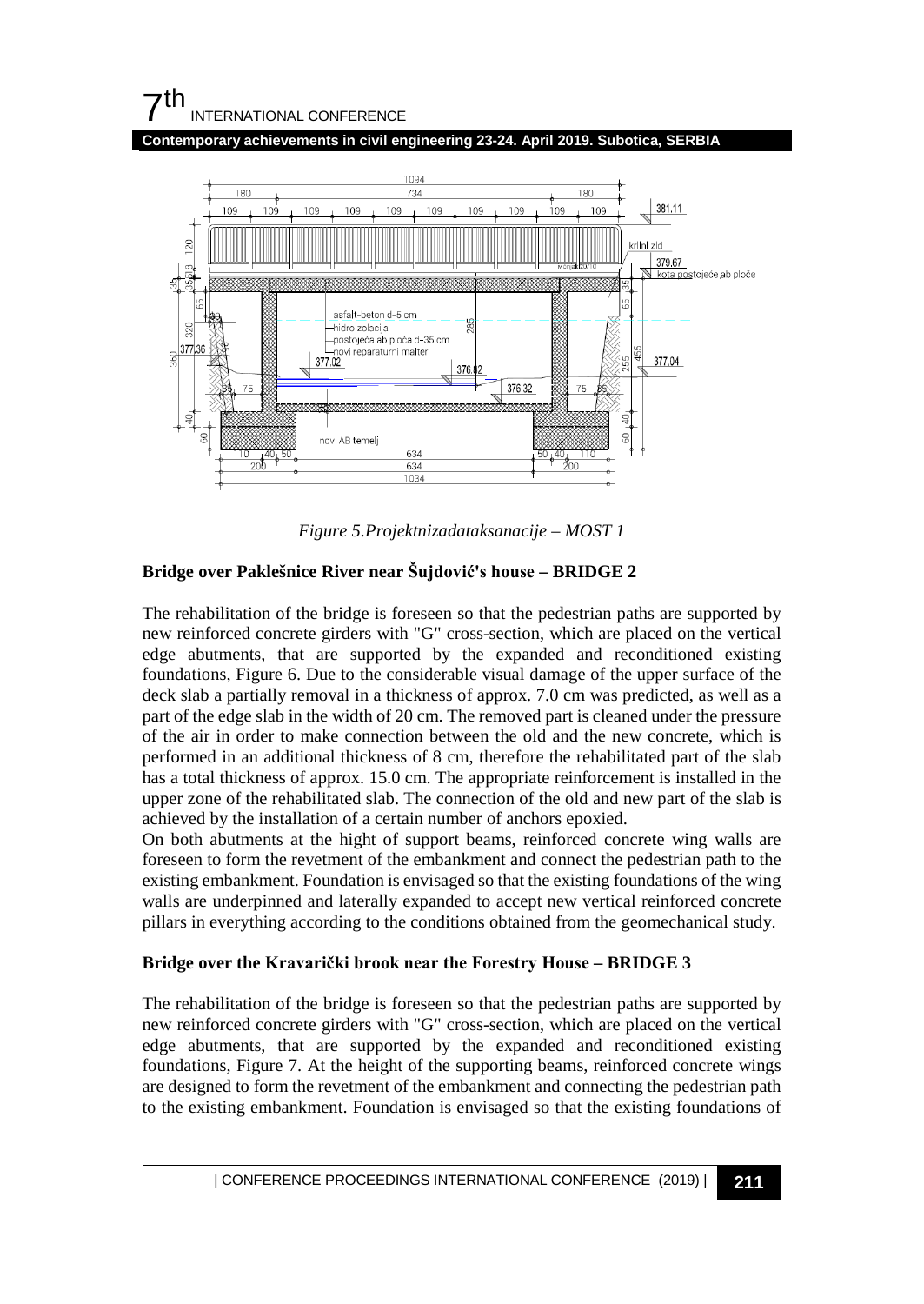$\overline{\phantom{a}}$ . МЕЂУНАРОДНА КОНФЕРЕНЦИЈА

**Савремена достигнућа у грађевинарству 23-24. април 2019. Суботица, СРБИЈА**

the wing walls are underpinned and laterally expanded to accept new vertical reinforced concrete pillars in all according to the conditions obtained from the geomechanical study.



*Figure 6. Project task of rehabilitation – BRIDGE 2*



*Figure 7. Project task of rehabilitation – BRIDGE 3*

## **4. CONTROL STRUCTURAL ANALYSIS**

During the analysis and dimensioning of the rehabilitated construction, the criteria for proof of stability and bearing capacity were applied in accordance with the applicable national regulations. The loads were approved according to the Regulations PBAB87 and The Rulebook on Technical Norms for Determining Loads of Bridges [4, 5, 6]. The project analyzes the following loads: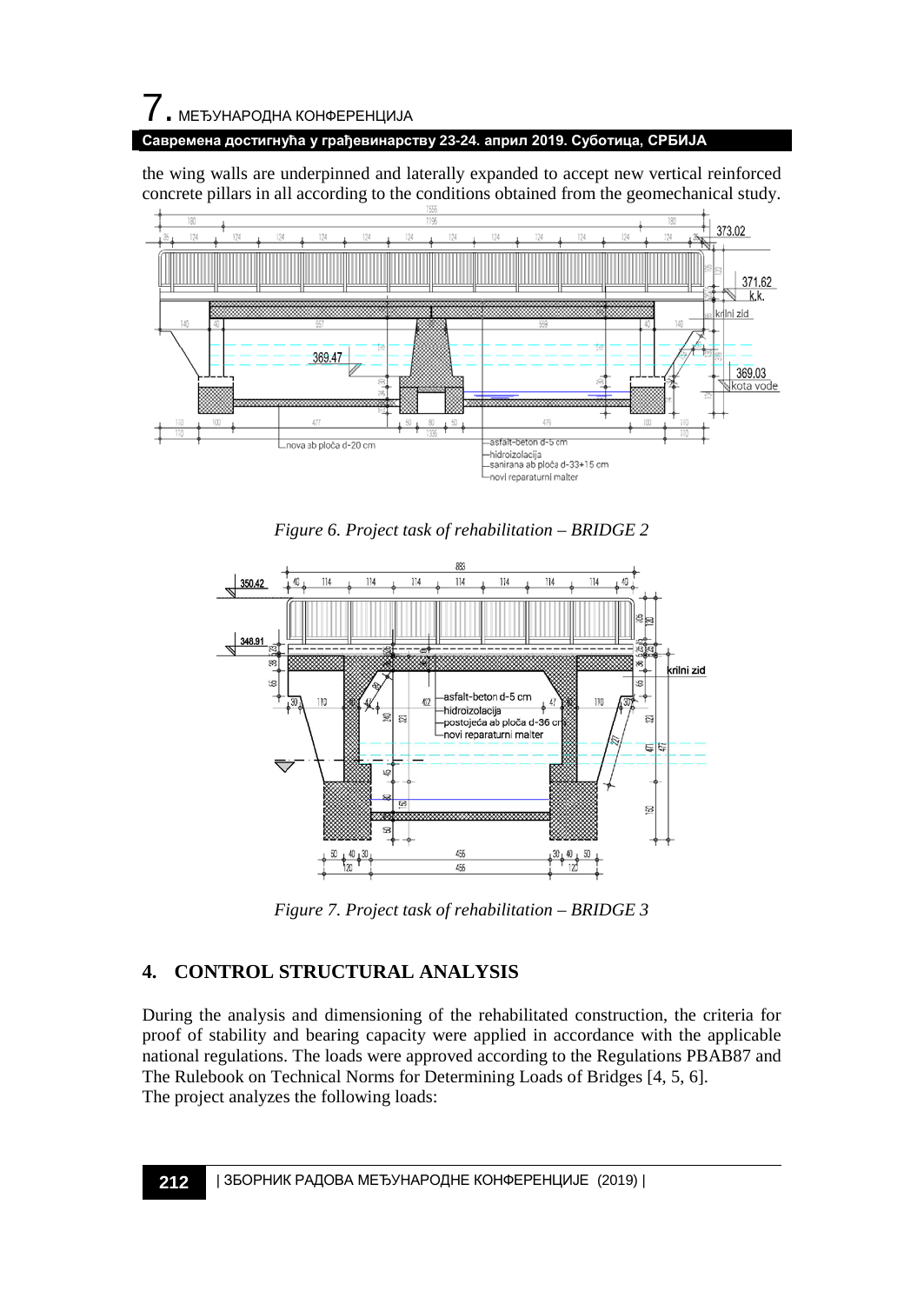#### **Contemporary achievements in civil engineering 23-24. April 2019. Subotica, SERBIA**

- Continuous load covering the weight of the main bearing elements, the constant load from the surface load (waterproofing, asphalt concrete, additional concrete on the console from pedestrian paths, ...), then line loadings from curbs, fence on pedestrian paths, installations,
- Traffic load, vehicle V300,
- Even change of temperature  $\pm 25^{\circ}$ C,
- Uneven change of temperature-temp.variation  $\pm 10^{\circ}$ C,
- Stop and start the vehicle,
- Snow,
- Wind,
- Seizmic load,
- Pressure of soil.

For the newly constructed structural elements of the rehabilitated bridges, the dimensioning was carried out using concrete, the quality of which is shown in Table 3.

*Table 3. Quality of concrete of newly constructed structural elements*

| Constructive element                           | BRIDGE 1 | BRIDGE 2 | BRIDGE 3 |
|------------------------------------------------|----------|----------|----------|
| New edge beams-supports of pedestrian<br>paths | MB40     | MB45     | MB45     |
| Vertical abutments                             | MB40     | MB45     | MB45     |
| Foundations of rehabilitated abutments         | MB30     | MB40     | MB40     |

Numerical model of the bridge structure and the loads presented in this paper were prepared in the ABAQUS software as given in the Figure 8. The model is based on 3D finite element modelling. In this way, a real picture of the stress states and deformations at all points, as well as the internal forces required for dimensioning of the elements of the bridge construction was obtained. The material is modeled as elastic and isotropic for all elements, that is, with the characteristics of the materials that correspond to the quality of RC given in Tables 1 and 3.

The bridges' models consist of a RC slab supported by the abutments that are rigidly connected to the foundations. Also, the connection between the vertical edge pillars and the abutments was achieved by a rigid connection. The supports are modeled as surface, with no movement in X, Y and Z direction.

With the aim of defining the geotechnical conditions for bridge rehabilitation, appropriate calculations of the permissible soil load were carried out. The calculations were made for data on the object adopted with the Bridge Rehabilitation Project, for the established geotechnical model of terrain.

The allowable load calculations were carried out using the Brinch-Hannsen formula. For the projected vertical disposition of the rehabilitated bridge, the foundation contact will be achieved in the layer of cracked sediments ( $J_2$ <sup>3</sup> $S$ *e*<sup>\*</sup>). Partial safety factors ( $F_f = 1.5$  i  $F_c =$ *2.5*) are included in the calculations. Based on the calculation of the relevant influences, the values of the permissible soil load have been shown in Table 4.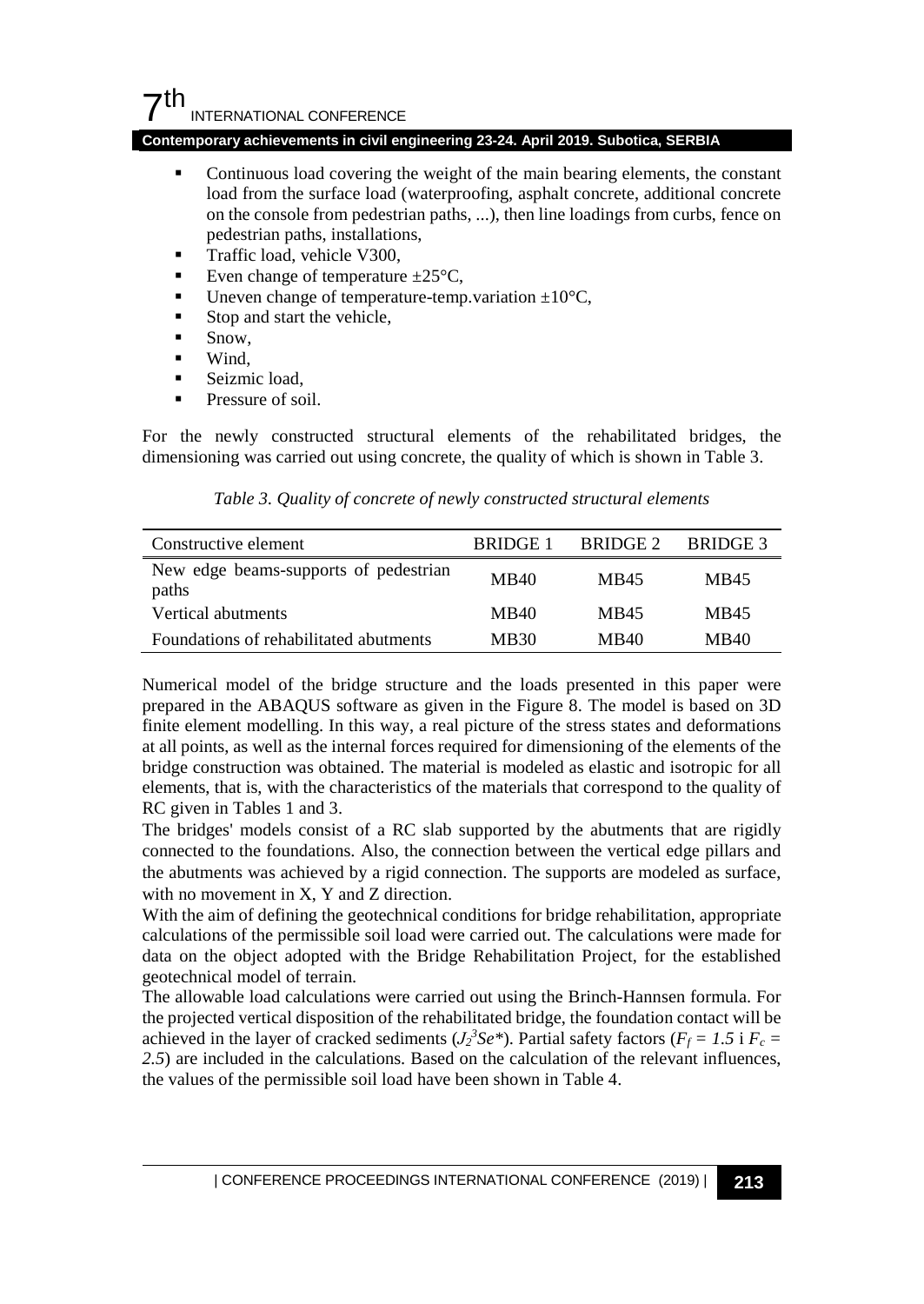*Table 4. Permissible soil load*

|                                 | BRIDGE 1 | BRIDGE 2 | BRIDGE 3 |
|---------------------------------|----------|----------|----------|
| Permissible soil load $(kN/m2)$ | 210.74   | 207.07   | 183,83   |





*Figure 8. 3D numerical model for: a) BRIDGE 1; b) BRIDGE 2; c) BRIDGE 3*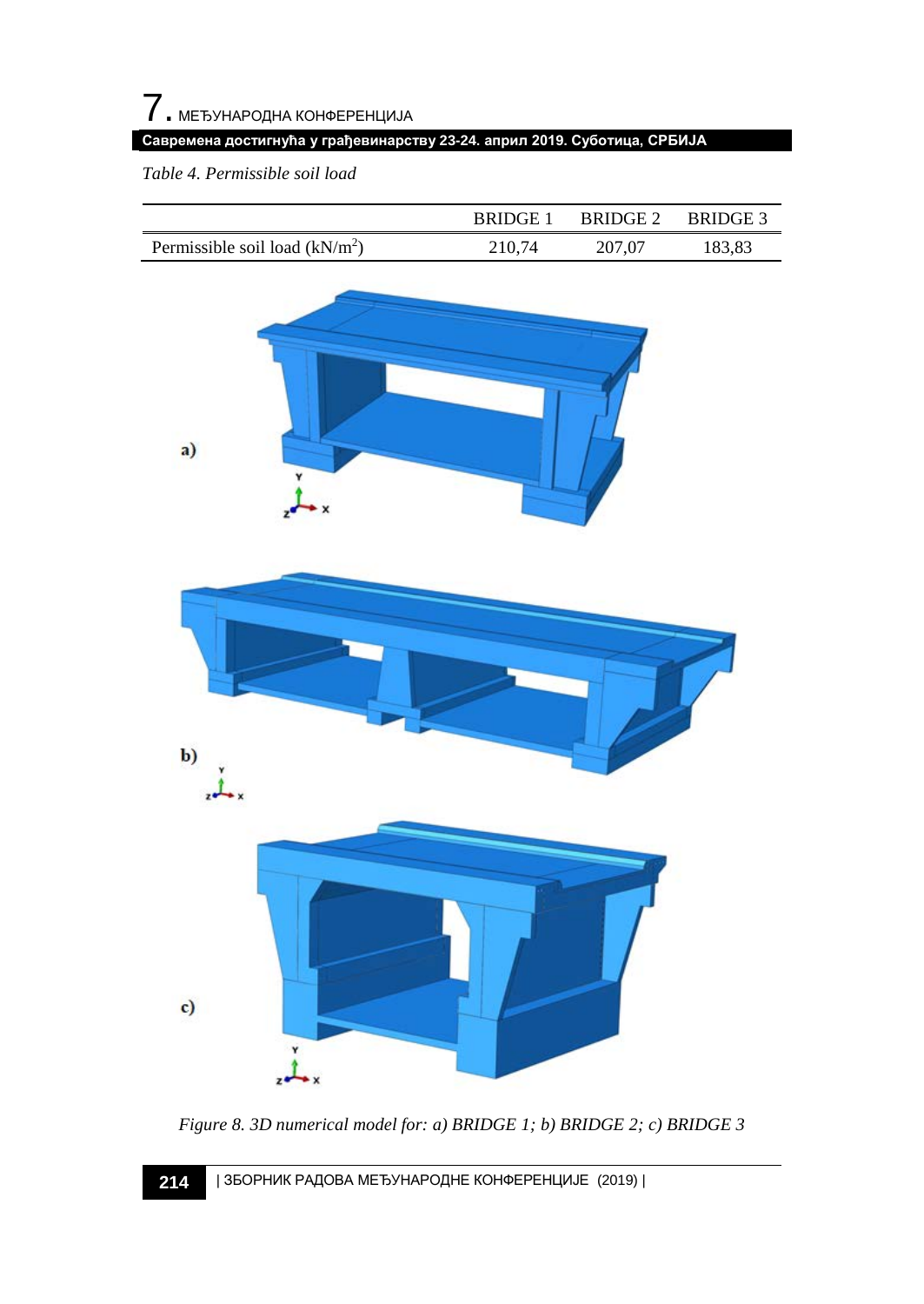**Contemporary achievements in civil engineering 23-24. April 2019. Subotica, SERBIA**

### **5. REHABILITATION MEASURES**

**Deck RC slab -** Based on the results for the relevant influences obtained from the performed measurements and the performed structural analysis, for the existing deck slab, it is stated that:

**BRIDGE 1** - existing main and distribution steel (Ф18 / 15/30; Ф6 / 20) do not meet the required calculated reinforcement, therefore it is necessary to repair the deck slab in both directions.

**BRIDGE2** - the existing main steel ( $\Phi$ 18/15/7.5) meets the newprojected loads ( $A_{ax}$  = 17.04 cm<sup>2</sup>, which is larger than the required reinforcement  $A_{ax} = 11.50 \text{ cm}^2$ , therefore there is no need for rehabilitation in this direction. However, the existing distribution steel ( $\Phi$ 10/20) does not meet the required calculated value of the reinforcement ( $A_{\text{av}} = 3.95$ ) cm<sup>2</sup>, and the new load  $A_{ay} = 5.62$  cm<sup>2</sup> is required), therefore it is necessary to repair the deck slab in the y direction.

**BRIDGE3** - the existing main steel ( $\Phi$ 18/15) meets the newprojected loads ( $A_{ax}$  = 17.04 cm<sup>2</sup>, which is larger than the required reinforcement  $A_{ax} = 13.29$  cm<sup>2</sup>), therefore there is no need for rehabilitation in this direction. However, the existing distribution steel ( $\Phi$ 10/20) does not meet the required calculated value of the reinforcement ( $A_{\text{ay}}$  = 3.95 cm<sup>2</sup>, and the new load  $A_{ay} = 10.23$  cm<sup>2</sup> is required), therefore it is necessary to rehabilitate the deck slab in the y direction.

The rehabilitation will be done by adding carbon strips according to the dimensioning of the Sika CarbonDur S-type carbon tape (type S515, width 50 mm, 1.2 mm thick)

#### **Foundations**

Based on the hydraulic calculation, the angle of excavation of the existing trough of bridges is determined, therefore that the hundred-year-old water does not float the existing deck slab of the bridges (for BRIDGE 1 line of the HV level is 35 cm below the slab, 75 cm for BRIDGE 2 and 1.87 m for BRIDGE 3). Due to the scour of the existing foundations, the underpinning the existing foundations is designed and the installation of reinforced concrete slabs trough under the bridges.

Based on the obtained values of the permissible soil load, it can be concluded that the rehabilitated bridges, with the design method and the depth of the foundation, are secured from fracture in the ground and that the problems of permissible bearing capacity do not exist.

#### **Installations on the bridge**

In concrete of the pedestrian paths, two pipes  $\Phi$  110 are provided on both sides. On the upstream side of the bridges, a corridor for conducting installations is foreseen for needs of Telekom Srbija, and on the opposite side there is a corridor for the installations of Elektro Srbija.

#### **Deck slab and pedestrian paths**

Layers on the deck slab are asphalt concrete, thickness 6cm and waterproofing with thickness 1cm. Bridge deck is a width of 4.00 m and ends with a stone curb made of eruptive material. Pedestrian paths on bridges are 100 cm wide and extend between the sides of the wings on the opposite sides of the bridge. A concrete coating against the aggressive action of frost and salt is foreseen on the concrete pedestrian paths, which must be of adequate roughness to allow the safe movement of the pedestrians. The works on the rehabilitation of bridges will be performed in stages: underpinning under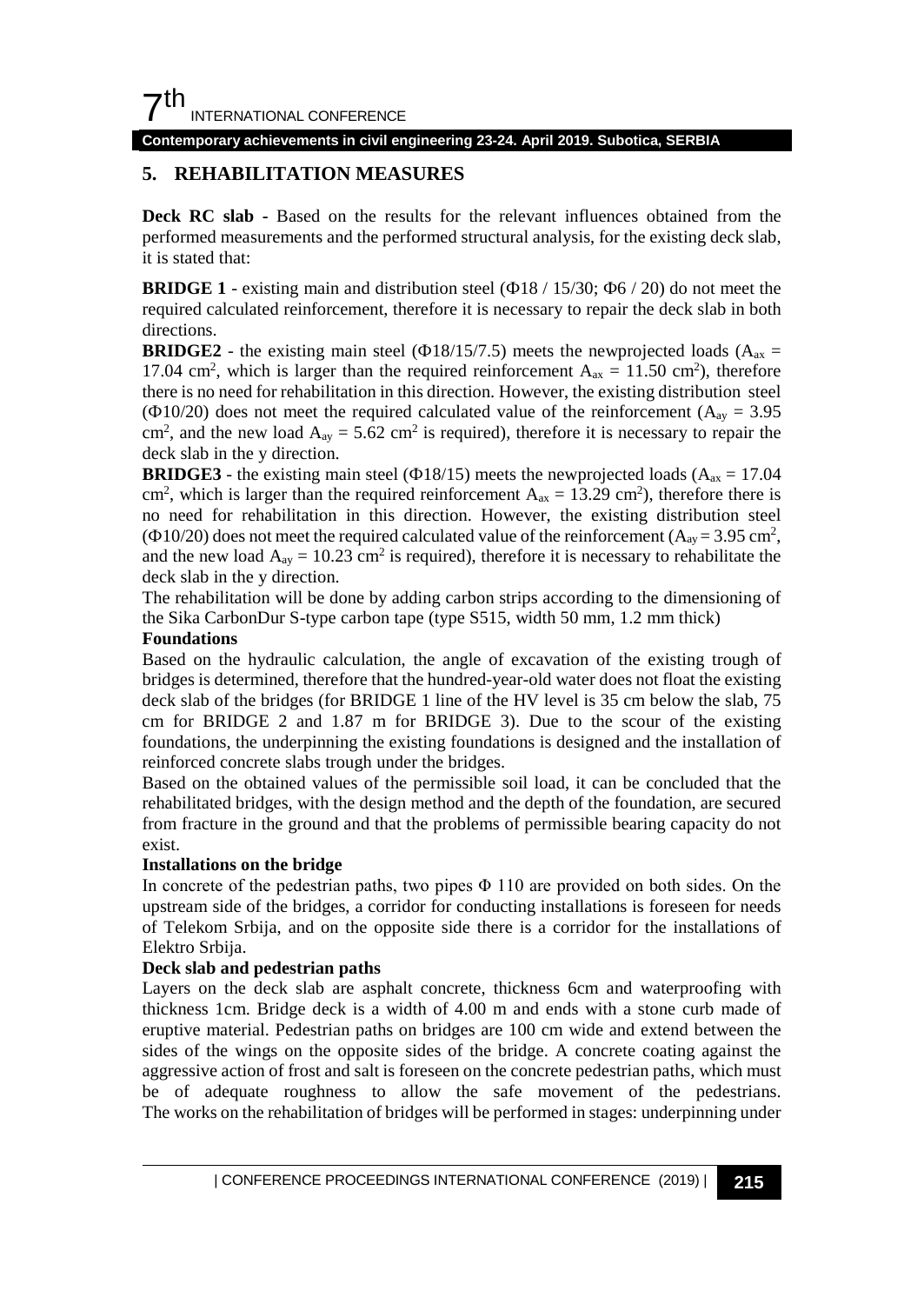the foundations, construction of new pillars, construction of new beams of pedestrian paths and construction of wing walls.

#### **6. CONCLUSIONS**

The basic concept of performed rehabilitation of damaged RC bridges is based on reinforcement of their deck slabs by adding carbon strips, underpinning under the existing foundations, due to scour, and installation of RC slabs of trough under bridges. Based on the performed measurements and the structural analysis of the obtained results for relevant influences, it is concluded that the bridges rehabilitated in this manner can accept the entire load prescribed by the national regulations, and the implementation of the proposed rehabilitation measures has significant advantages in its simplicity and ease of manufacture.

### **REFERENCES**

- [1] Bešević, M.,Landović, A.,Prokić, A.: *Rehalibitation-underpinning of object due to removal (demolition) of ground floor columns*, Savremena dostignuća u građevinarstvu (5; Subotica; **2017** ) ISSN: 978-86-80297-68-2, Gradjevinski fakultet Subotica Univerziteta u Novom Sadu, pp. 83-93.
- [2] Tabaković, D.,Bešević, M.,Kozarić, LJ.: *Sanacija objekta u Tabovačkoj ulici u Beogradu*, Zbornik radova građevinskog fakulteta Subotica, Vol.29, pp. 25-34, **2016**.
- [3] Bešević, M., Vlajić, Lj.: *Sanacija adaptacija i dogradnja objekta u Nemanjinoj ulici br.9 u Beogradu*, DGKS -13. KONGRES, Zlatibor -Čigota, ZBORNIK RADOVA, pp. 445-452, **2010**.
- [4] Pravilnikotehničkimnormativimazabetoniarmiranibeton, Sl. list SFRJ br. 11/87, **1987**.
- [5] Pravilnik o tehničkim normativama za određivanje veličina opterećenja mostova, Sl. list SFRJ br. 1/91, **1991**.
- [6] Landović, A.,Bešević, M., Prokić, A., Đurić, N.: *Presentation of short span reinforced concrete bridges*, International Conference CIBv (9; Brasov; **2017** ), Transilvania University publishing house from Brasov, 2285-7656, vol,10,(1), pp. 261-268., ISBN 2285-7656.